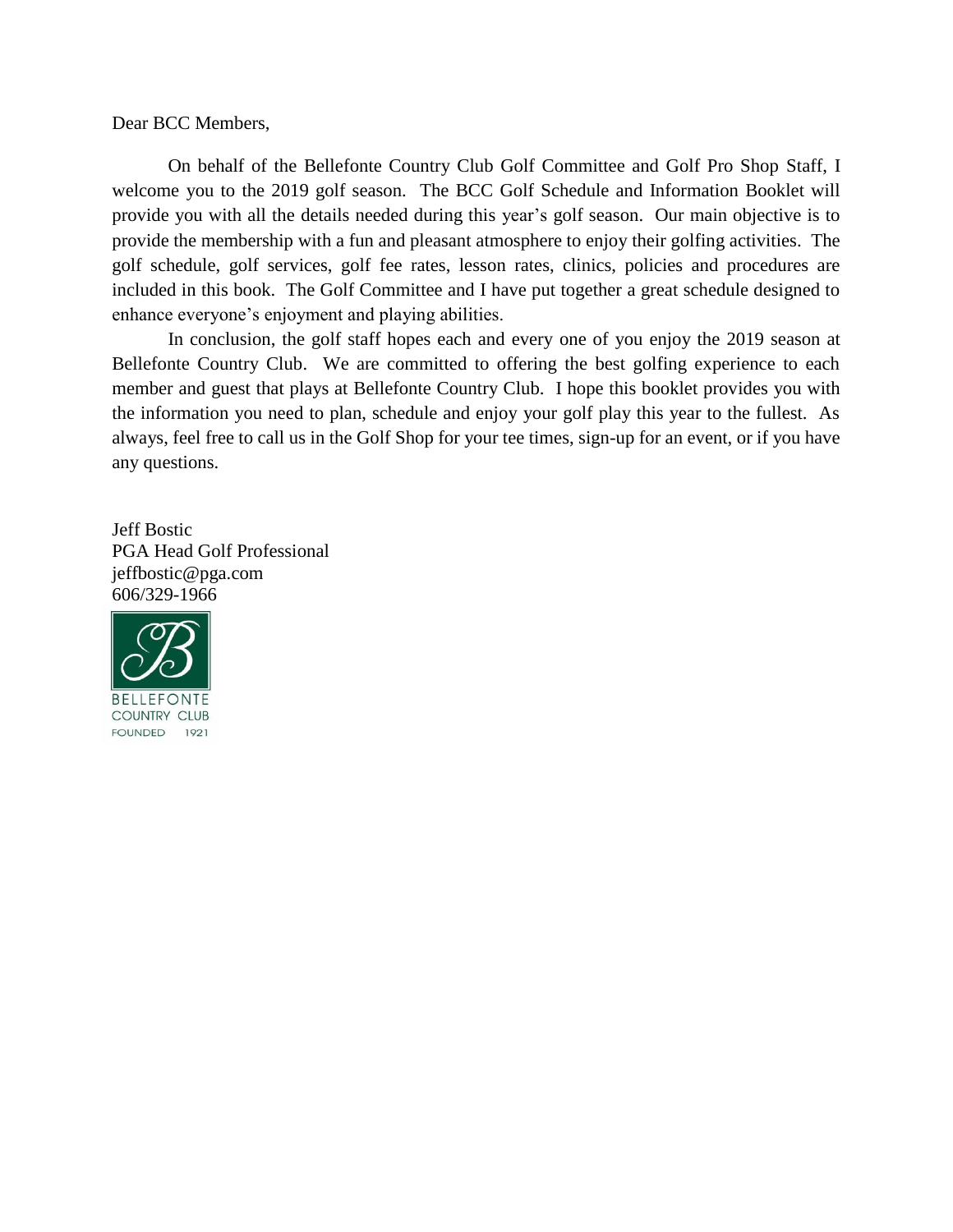# **PROFESSIONAL STAFF FOR THE 2019 GOLF SEASON**



**Jeff Bostic** – Jeff is a native of Lewisburg, West Virginia and has been involved in the golf business for eighteen years. He began his career at Roanoke Country Club in Roanoke, Virginia in 2001. He played golf for Lee University in Cleveland, Tennessee for four years. Jeff joined the staff of Bellefonte Country Club in May of 2005 as an Assistant Golf Professional. In August of 2007 Jeff accepted the position of Head Golf Professional.

Jeff and his wife Minda have a 15 year old son, Dylan and an 11 year old daughter, Joy. Jeff is an experienced teacher and is looking forward serving the Bellefonte Country Club membership in 2019.



**Kyle Hughes** – Kyle is from South Point, Ohio and currently lives in Huntington, West Virginia. Kyle attended the Golf Academy of America in Myrtle Beach and received his associate business degree with an emphasis on golf course management. Kyle was the only Presidents Award recipient of 80 graduates from the Golf Academy of America. Kyle will assist with setting up tournaments, Junior Golf Programs and private

lessons and he is looking forward to a great golf season this year at Bellefonte Country Club.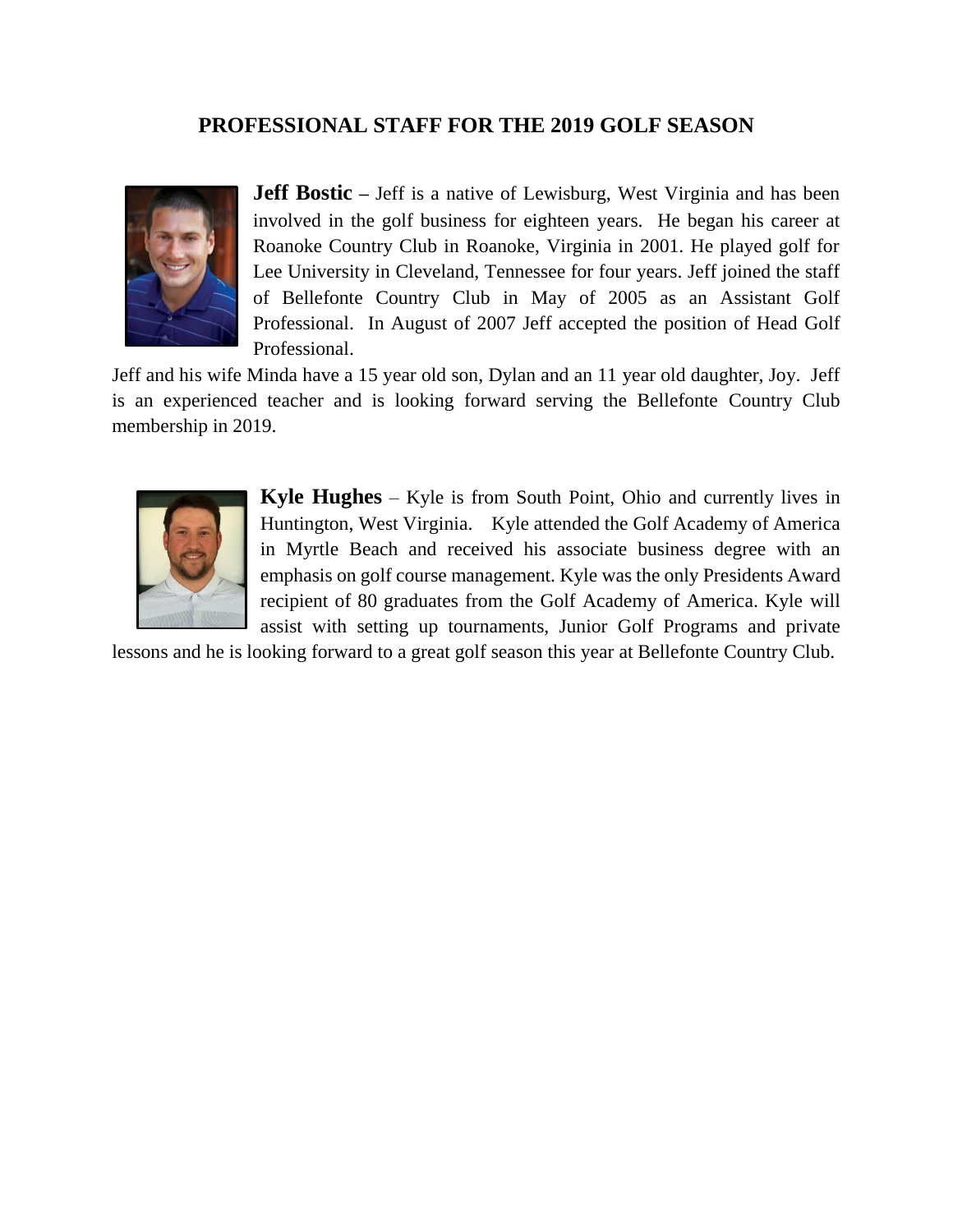# **2019 GOLF STAFF**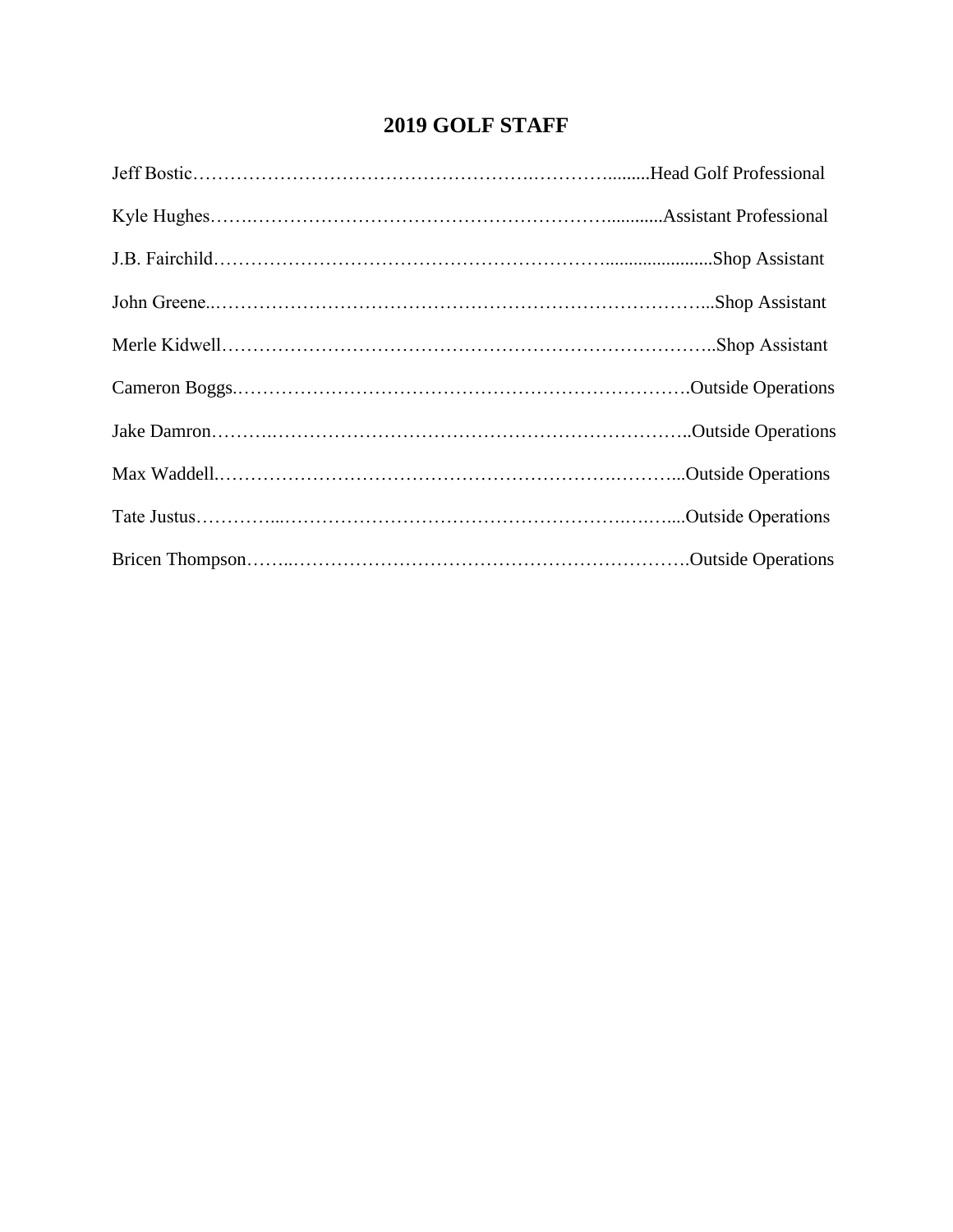## **KICKOFF SCRAMBLE – APRIL 27**

The Kickoff Scramble is a team event with each team consisting of an A, B, C, and D player with the pro pairing the teams. The team will use the D player's drive once, the C player's drive twice, and the B player's drive three times. The betting box and beat the pro on hole #15 will also be available.

#### **PRESIDENT'S CUP BEGINS – MAY 16**

The President's Cup is an individual net match play event that runs throughout the summer. There are four flights of sixteen players in each flight. Each match has to be played in two weeks. If the match cannot be played in two weeks, a coin toss will be held to determine the winner. Each player will receive 80% of his handicap in each match. The matches will be posted outside the Golf Shop on Wednesday, May 16.

## **MEMBER – MEMBER – MAY 25**

The Member – Member is two person team, eighteen hole event. There will be two flights and the flights will be determined by adding the total handicap of the two players. The format on the front nine will be a scramble and the format on the back nine will be best ball.

# **SUMMER TOURNAMENT – JUNE 8**

The Summer Tournament is a team event; the pro will pair the teams with an A, B, C, and D player. The format will be 3-2-1. This format counts the best three balls on the par 3's, best two balls on the par 4's, and best one ball on the par 5's.

# **RED, WHITE, AND BLUE TOURNAMENT – JULY 6**

The Red, White, and Blue Tournament is a team event where the pro will pair the teams with an A, B, C, and D player. The format is best three balls net of the foursome on each hole. The individuals will choose to play 6 holes from each of the tee boxes.

## **SWEEPSTAKES – JULY 20-21**

The Sweepstakes is four man teams and format will be best two balls of the foursome. The entry fee for this event will be \$125 per player. This money will go into a separate pool from the auction pool. The auction will take place Friday evening, July 19. Tee off at 9:00 a.m. both days. Betting boxes will be available Friday, July 19 and Saturday, July 20 for two day bets. The betting box will also be available for Sunday only bets. The best team score on Sunday, July 21 will receive a bonus of \$1000 (\$500 Cash and \$500 Jeff Bucks).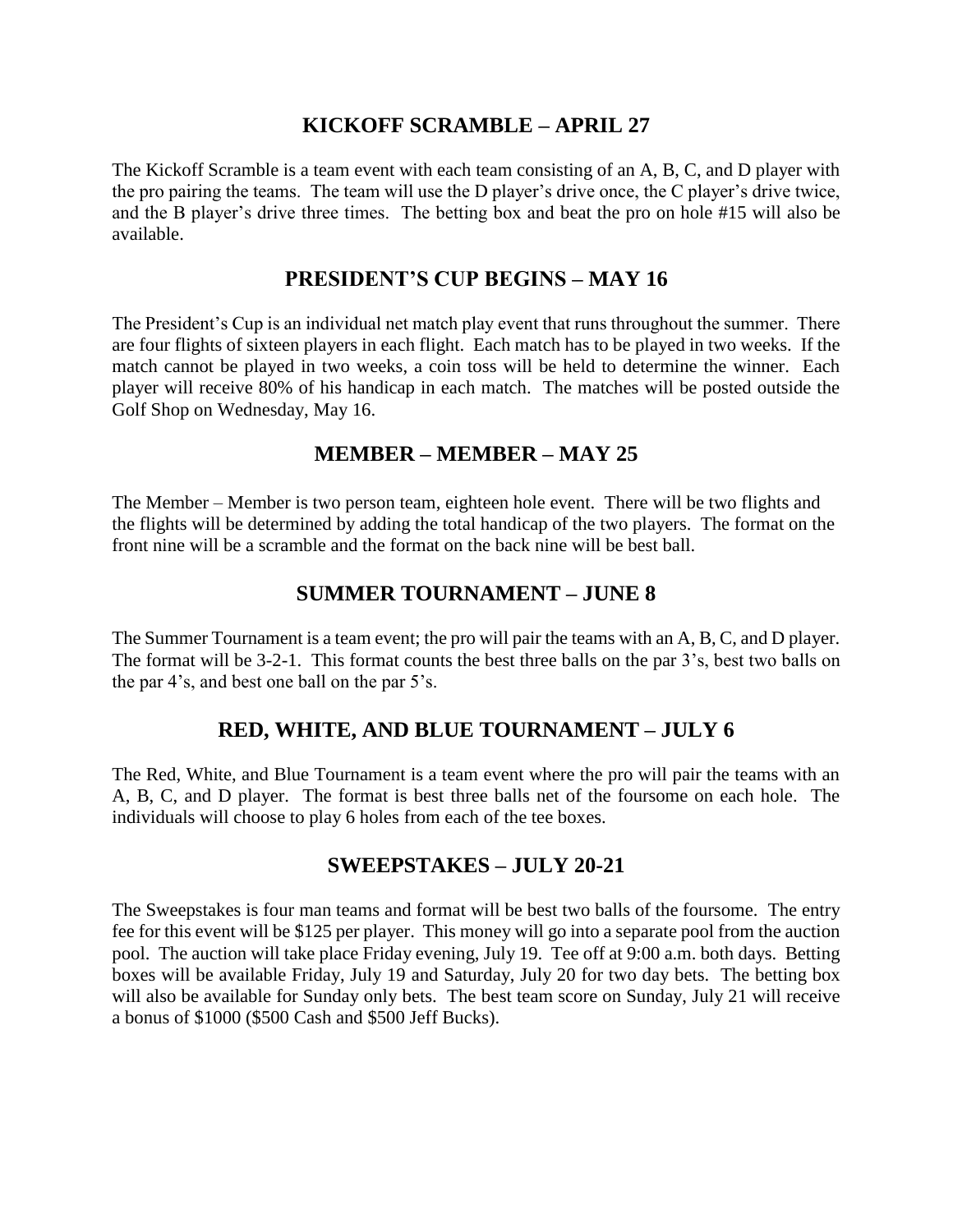## **MEMBER-GUEST – AUGUST 3-4**

The Member-Guest tournament fee is \$175 per player. Each member may bring one guest and is required to have a USGA Handicap. If the guest does not have an established handicap the handicap committee will assign a handicap to that player which will be fair to rest of the field. Each flight will consist of six teams. Each team will play five nine-hole matches against the other teams in their flight. There will be three nine-hole matches on Saturday, 8/3 and two nine-hole matches on Sunday, 8/4. The format will be one best ball net (match play). Each nine-hole match will be worth a total of ten points. If a hole is won that team will receive one point and if the hole is halved each team will receive a half point. The winner of each match will receive and extra point for winning the match. The winners of each flight will participate in a shootout after play on Sunday, 8/4.

# **SENIOR CLUB CHAMPIONSHIP – AUGUST 8-10**

Each participant is required to play two rounds and will have the option of playing either Thursday, 8/8 or Friday, 8/9. Everyone will participate on Saturday, 8/10. Tee times will begin at 10:00 a.m. on Thursday and Friday. Tee times on Saturday will begin at 8:00 a.m. The minimum age to participate is 50. Prizes will be low gross and low net by age groups. Winner and runner-up will be awarded in each flight.

# **CLUB CHAMPIONSHIP – AUGUST 23-25**

The BCC Club Championship is a three day event for Championship, First, and Second Flight participants. All other flights will play two days instead of three. Handicap will place all players in flights. The Championship Flight will be handicaps of 6-below. Players that do not fall into this category may request Championship Flight. There will be two net flights, one from the white tees and one from the gold tees. Low round in each flight on the last day will receive bonus money.

# **TWO-MAN SWEEPSTAKES – SEPTEMBER 21-22**

The Two-Man Sweepstakes format will be Stableford with 100% Handicap. The team score will be the total points accumulated by both team members. The entry fee for this event will be \$50 per player. This money will go into a separate pool from the auction pool. Teams will be auctioned off on Saturday morning before tee off. The best team score on Sunday, September 22 will receive a bonus of \$300 (\$150 Cash and \$150 Jeff Bucks).

# **SUPERINTENDENTS REVENGE GOLF SCRAMBLE – OCTOBER 5**

The Superintendents Revenge Scramble will consist of four man teams. The golf superintendent will set the golf course up really hard for this event. The golf pro pairs the teams with an A, B, C, and D player. The format will be a scramble.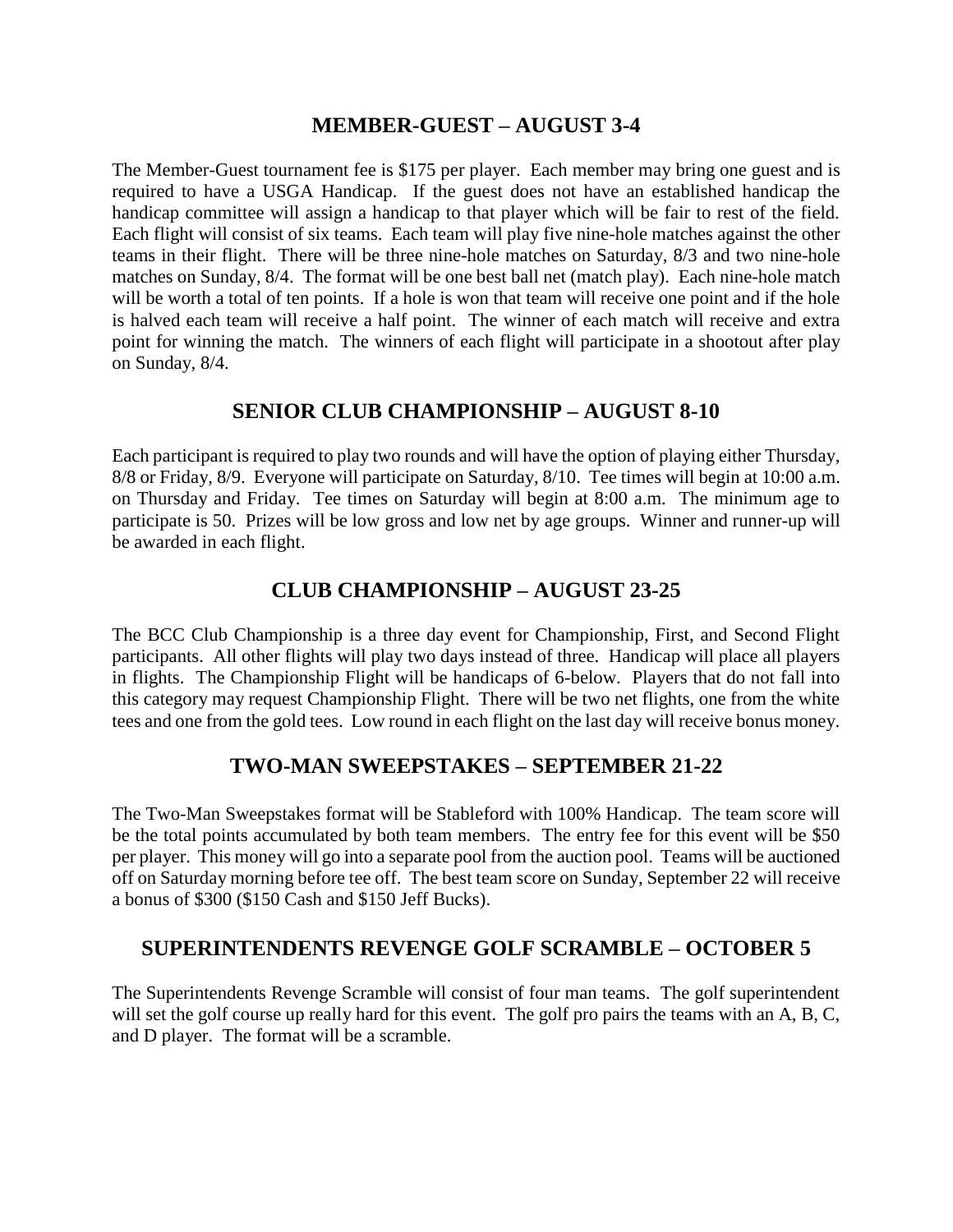## **MEN'S TUESDAY EVENING LEAGUE**

The Men's Tuesday Evening League was once again a huge success last year. The idea of this league is to promote off-peak times and increase rounds played. The league is offered to all men on a sign-up basis. The format will be a scramble with all entry fees paid out on prizes. This is a great way to meet new people and we encourage all handicaps to sign up. Details for this event are as follows:

| Dates:            | April 30 – Aug. 28 (No league May 7, May 28, June 11 and August 20) |
|-------------------|---------------------------------------------------------------------|
| Format:           | Scramble                                                            |
| <b>Entry Fee:</b> | \$10 per week                                                       |
| Open to:          | All men (All handicaps are encouraged)                              |
| Time:             | $5:30$ p.m.                                                         |
| $F & B$ :         | Beer Provided (Golfer's Grill available)                            |
| Sign Up:          | Please call the Golf Shop at 329-1966                               |

## **GUYAN AND PORTSMOUTH ELKS INTERCLUB MATCH**

Every year we have an interclub match with Guyan Country Club and Portsmouth Elks. This means we play one round at their place and one round here at Bellefonte. The dates for the Guyan match are Friday, May 10th at Guyan and Friday, September 13th at Bellefonte. The dates for the Portsmouth match are Thursday, May 16th at Portsmouth and Thursday, August 29th at Bellefonte.

## **MEN'S SKINS GAME**

Each weekend from May 4 – August 17 when an "MGA weekend game is scheduled", a skins game will take place on Saturday and Sunday. There will be two different divisions gross and net. Players can participate in both, but must pay an entry fee for both. The player can only count one round, if a player plays both days the first round will count towards the skins game. If there are no skins that week the amount will carry over to the following week. Scorecards must be attested by another member. Scorecards must be placed in the designated scorecard box before the Golf Shop closes that day. If the course is closed due to weather on Saturday or Sunday, the weekly competition will only count one day. If the course is closed both days, the weekly purse will be carried over to the following week. In order to participate, a player must pay the one time entry fee of \$100. All the money will be paid out on the eleven weekends that are scheduled for skins. If you have any questions please contact Jeff Bostic or Kyle Hughes in the Golf Shop.

#### **BUGS**

The BUGS are a group of members that play golf from May through September. The BUGS have two tee times starting at 8:00 a.m. on Saturday mornings. The BUGS are in need of some regulars and substitutes. If you would be interested in joining or would like some information on the BUGS please call the golf shop at (606) 329-1966.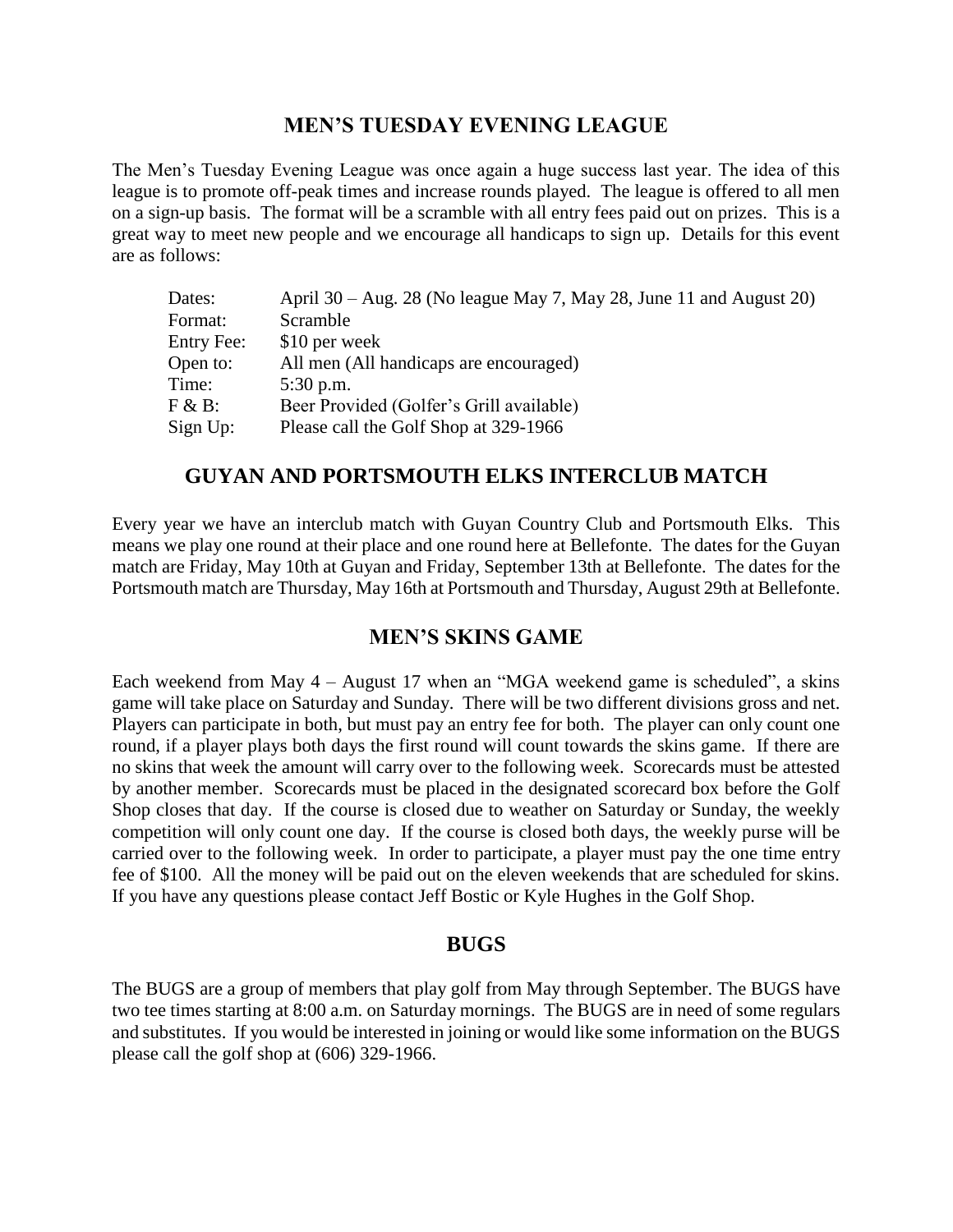## **HOLE IN ONE CLUB**

The Hole-in-One club was created to reward an individual with credit in the Golf Shop for making a Hole-in-One. This hole-in-one club also includes all members of the Ladies Golf Association. Each golf member and each Ladies Golf Association member will be charged \$5.00 on their account to go toward the Hole-in-One prize. The hole-in-one can take place anytime throughout the year. Every golfing member of the club will automatically be in the Hole-in-One club unless you specify otherwise. In order to receive the credit for the Hole-in-One you have to be with a member of Bellefonte Country Club.

## **GREEN HATTERS**

The "Green Hatters" tee off on Thursday evenings at 5:30 p.m. This league was formed for those ladies that work during the day and are unable to participate in the morning associations. All skill levels are encouraged to participate.

## **EIGHTEEN HOLE LADIES**

The 18 Hole Ladies play every Tuesday with a different format each week. The first day of play for the 18 Hole ladies will be April 4th. Prizes are given out each week to the winners. The ladies tee off at 9:00.

## **NINE HOLE LADIES**

The 9 Hole Ladies play every Wednesday with a different format each week. The ladies alternate each week between the front nine and the back nine. The first day of play for the 9 Hole Ladies will be April 3rd. Prizes are given out each week to the winners. The ladies tee off at 9:00.

## **PRIVATE CLUB NETWORK**

Bellefonte Country Club is a member of the Private Club Network and this gives our members a great opportunity to play golf at a reduced rate at participating courses. The Private Club Network has around 200 country clubs in their network throughout the United States. The reduced rate will vary from course to course. If you are interested in taking advantage of this great opportunity go to [www.privateclubnetwork.com](http://www.privateclubnetwork.com/) to see full list of participating courses.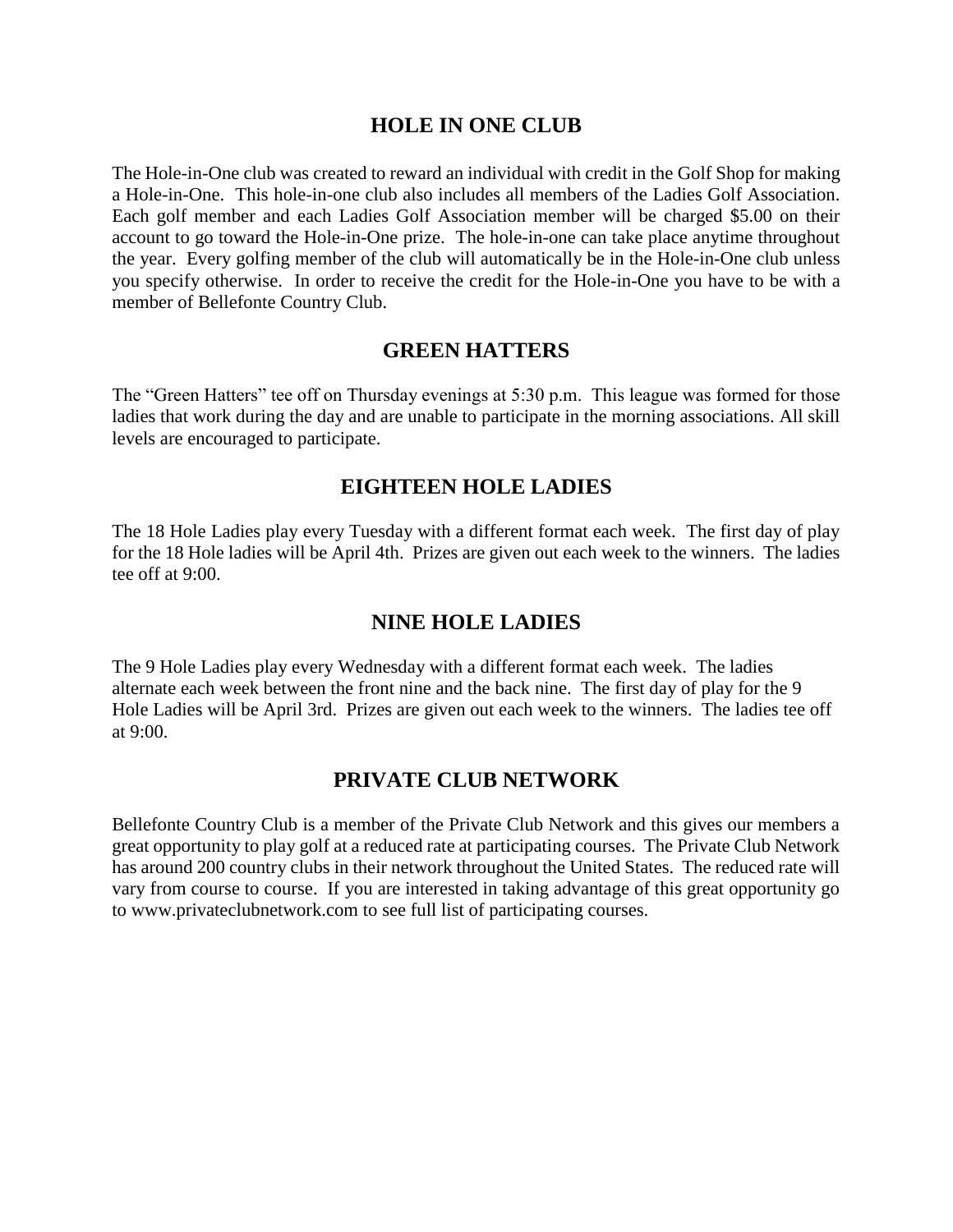## **OUTING DATES**

| <b>Ashland Alliance Golf Outing</b>            | May 3        |
|------------------------------------------------|--------------|
| United Way Golf Outing (Course Closed All Day) | May 6-7      |
| <b>KGA Junior Golf Tournament</b>              | May 11       |
| Kentucky Bluegrass Amateur                     | May 13       |
| Kentucky State Amateur Qualifier               | June 1       |
| <b>AJGA</b>                                    | June 10-14   |
| Big Brother Big Sister Outing                  | June 21      |
| Kentucky Bluegrass Junior Tournament           | July 8       |
| <b>OLBH</b> Golf Outing                        | July 12      |
| Joshua Reliford Memorial Golf Scramble         | July 19      |
| Tri-State Junior Golf Tournament               | July 22      |
| <b>Walter Mitty Tournament</b>                 | July 26      |
| Ashland High School Boys / Girls Tournament    | August 5     |
| <b>PWA Golf Outing</b>                         | August 12    |
| <b>KGA Senior State Amateur</b>                | August 19-20 |
| Rodney Clark Memorial Golf Outing              | September 6  |
| <b>ACTC Golf Outing</b>                        | September 27 |
|                                                |              |

#### **DEMO DAYS**

| Mizuno   | April 26 |
|----------|----------|
| Callaway | May 1    |
| Ping     | May 9    |

#### **GOLF SHOP HOURS**

| April – October     | $8:00$ a.m. $-7:00$ p.m. |
|---------------------|--------------------------|
| November – February | $8:00$ a.m. $-5:00$ p.m. |
| March               | $8:00$ a.m. $-6:00$ p.m. |

# **GOLF COURSE AND DRIVING RANGE AVAILABILITY**

Mondays April – October 2:00 p.m. – Sunset<br>Tuesdays – Sundays April – October 8:00 a.m. – Sunset  $Tuesdays - Sundays$ Mondays – Sundays November – March 8:00 a.m. – Sunset

# **CLUB STORAGE AND CLEANING SERVICES**

Club storage is provided for a yearly fee of \$60.00. Clubs will be cleaned, bags dusted thoroughly upon the completion of each round and then stored. Please contact the Golf Shop if you would like to take advantage of these services.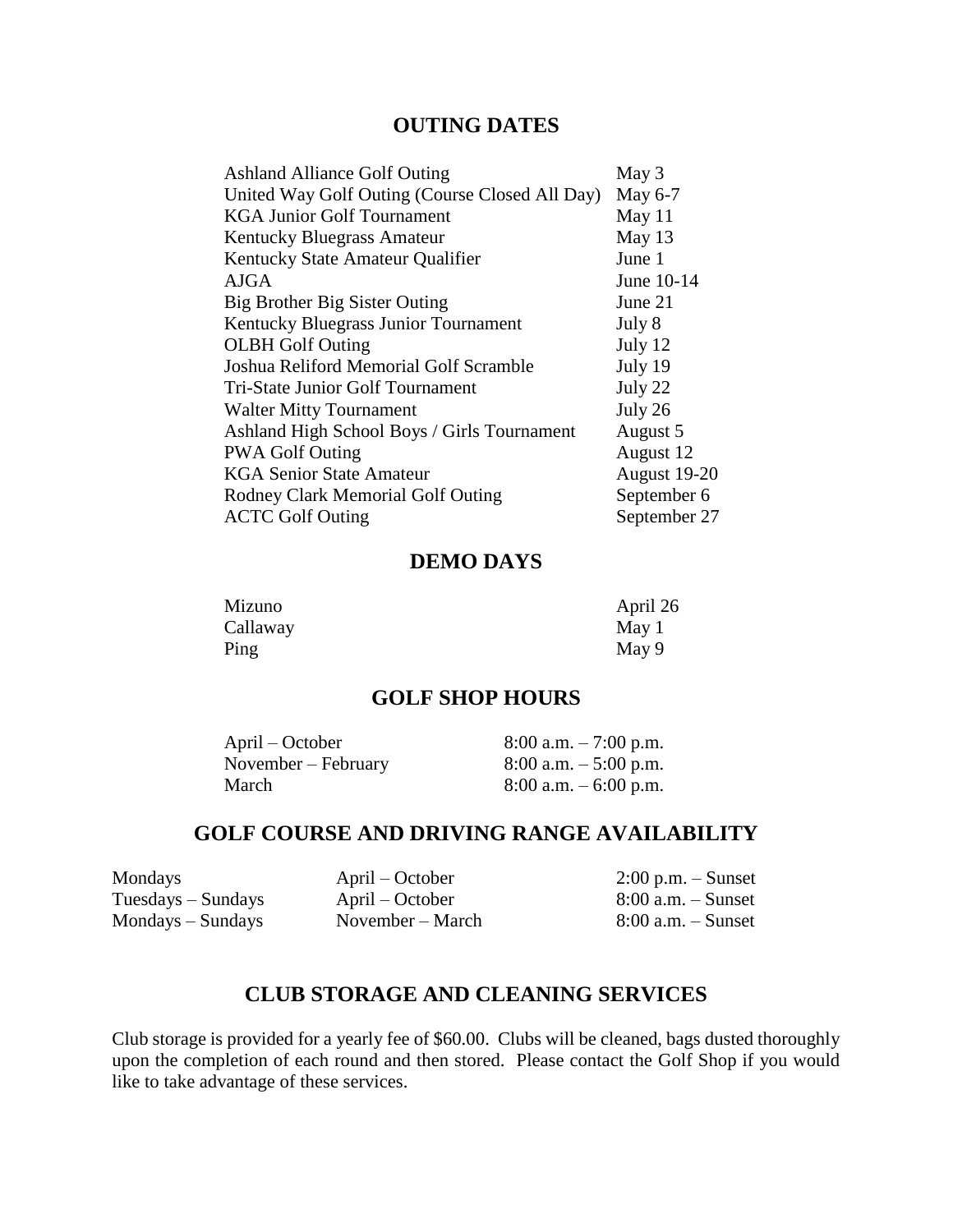#### **REGISTRATION AND SIGN-UP PROCEDURE**

All members must sign-up in the Golf Shop prior to play. This is necessary, even if you do not take a cart, so that we know you are on the golf course in case of an emergency. This is also how we track rounds of golf played for the year.

#### **GUEST POLICY**

All guests must register in the Golf Shop prior to play. Guests will be required to fill out a guest form on their first visit of the season. On subsequent visits they will then need to be checked in at the Golf Shop. The number of times a guest plays will be monitored throughout the year. In town guests are allowed to play golf four times during the season. There is no limit to how often an out of town guest can play. The Golf Shop will be available to provide your guest with membership information if requested.

## **DRESS CODE**

All members and guests are required to dress in appropriate attire and wear regulation soft-spike or spike-less golf shoes. No jeans of any color that are made of denim are allowed. All shirts are required to have a collar, short sleeve mocks are allowed. All shirts need to be tucked in. These policies are also in affect when using the PRACTICE FACILITIES.

## **BELLEFONTE CART CLUB**

The cost will be \$525 per membership, entitling anyone under that membership to unlimited cart usage for a period of one year. Payment options will consist of paying \$525 upfront or choosing to pay \$52 per month for a total of \$624. All golf members who were previously contacted and agreed to join the program will be billed on their April  $30<sup>th</sup>$  statement. After May  $31<sup>st</sup>$ , members who wish to join the Cart Club will only have the option to pay \$525 upfront, the monthly payment option will not be available. New golf members will be prorated, allowing them to take advantage of the \$52 per month option. Members may also choose to pay as they go as in previous years. Guest cart rental fees will apply. Program runs from April 1, 2019, through March 31, 2020, regardless of when you join the Club.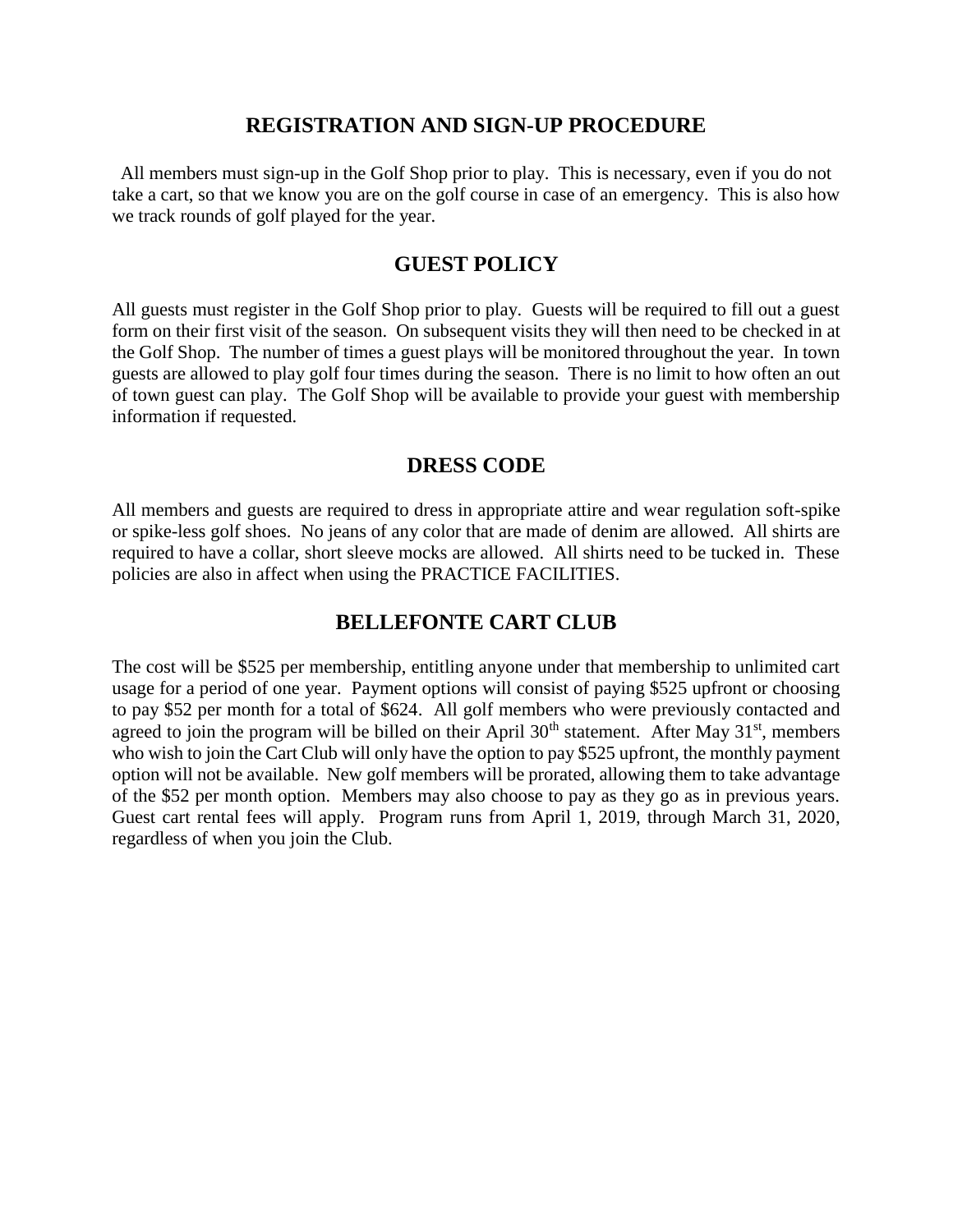#### **GOLF FEES**

| 18-Hole Cart Fee          | \$17.00 |
|---------------------------|---------|
| 9-Hole Cart Fee           | \$10.00 |
| 18-Hole Weekday Guest Fee | \$45.00 |
| 18-Hole Weekend Guest Fee | \$55.00 |
| 9-Hole Weekday Guest Fee  | \$25.00 |
| 9-Hole Weekend Guest Fee  | \$30.00 |
| Family Weekday Guest Fee  | \$20.00 |
| Family Weekend Guest Fee  | \$25.00 |
| Junior Weekday Guest Fee  | \$15.00 |
| Junior Weekend Guest Fee  | \$20.00 |
| <b>House Guest</b>        | \$75.00 |
| 18-Hole Pull Cart         | \$5.00  |
| 9-Hole Pull Cart          | \$3.00  |
|                           |         |

# **LESSON RATES**

#### **PRIVATE GOLF LESSONS**

Head Professional Assistant Professional

| 1 Hour     | \$70.00 | \$60.00 |
|------------|---------|---------|
| ½ Hour     | \$40.00 | \$35.00 |
| Jr. ½ Hour | \$25.00 | \$20.00 |

#### **SIX LESSON PACKAGE**

Head Professional Assistant Professional

| Adult  | \$200.00 | \$175.00 |
|--------|----------|----------|
| Junior | \$125.00 | \$100.00 |

#### **JUNIOR "TIGER" TRAINING**

**(Group of 3)** Gather two of your junior friends and join a member of the professional staff for four one hour sessions of golf instruction. The professional staff will take the juniors on the course or work with them on the practice facilities tailoring their lessons to the group's skill level. This will be one of the most popular programs.

**Cost: \$60 per person for a four week class (\$15 per week)**